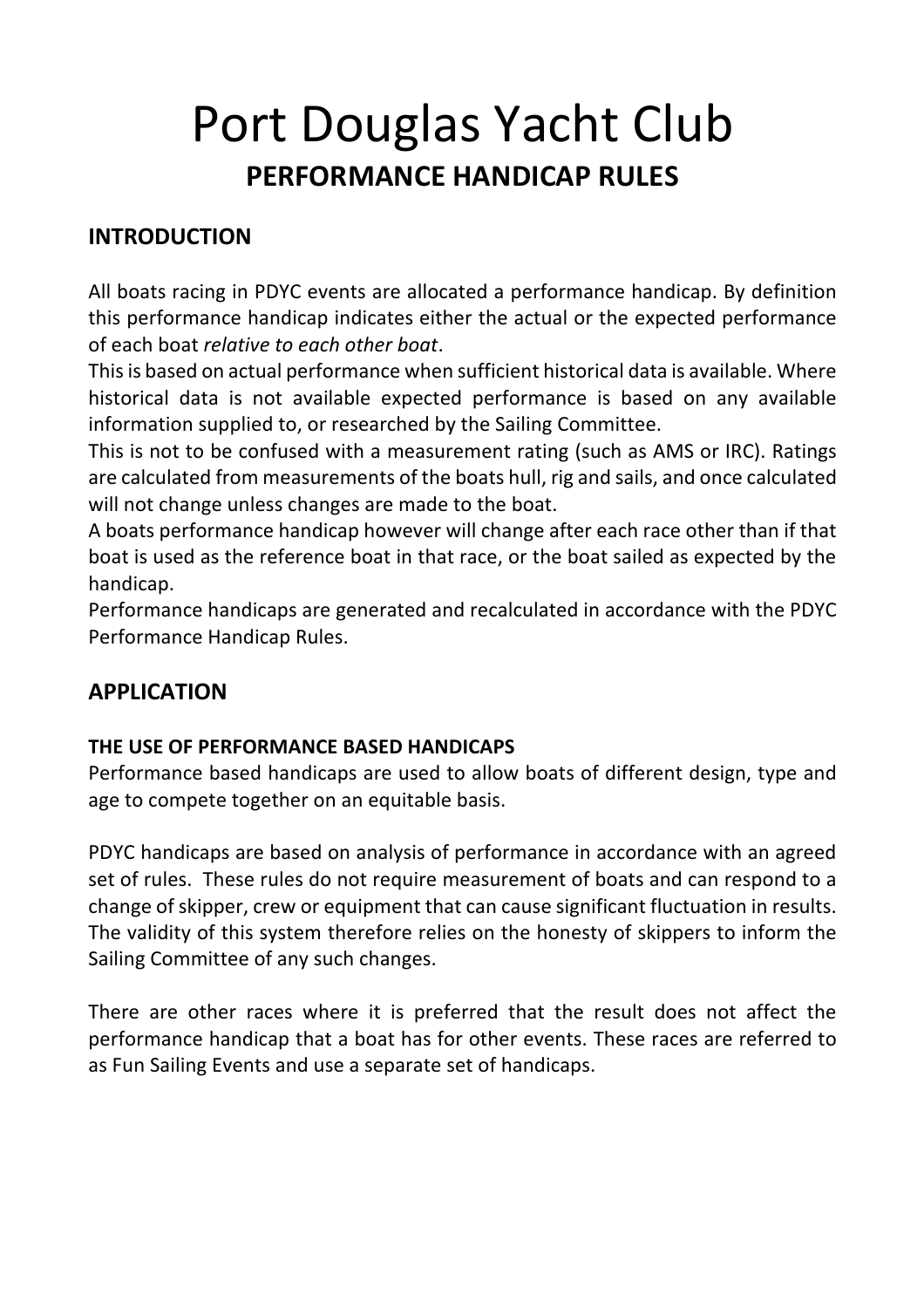#### **RACE RESULTS AND HANDICAPPING SOFTWARE**

PDYC uses a race management software package called Sailsys. This system calculates the results of each race and also recalculates the handicap for each boat for the next race.

It is a simple process that uses the elapsed time and the allocated handicap to calculate a corrected time and an adjusted handicap.

When a boat enters a race it will be allocated a performance handicap for that race, called its Allocated Handicap (AHC). This AHC will be taken from the Sailsys online database or will be determined by the Sailing Committee prior to the race in accordance with the Handicapping Rules.

After the race a boat will have an elapsed time which is the time taken to complete the course. The elapsed time is multiplied by the AHC to produce the corrected time. The software calculates a Time Correction Factor (TCF) for each boat such that the elapsed time of each boat when multiplied by that boat's TCF gives a Corrected Time that would have made every boat equal first.

This TCF is known as a Back Calculated Handicap (BCH). The BCH is then used in the calculations to determine the Corrected Handicap (CHC) which then becomes the AHC the next time a boat races the same event type.

Because Sailsys is cloud based, any yacht club that uses this program will slot straight into their handicapping. Each year prior to the first event the Sailing Committee will review the local fleets database and the relevant series to be raced that year. Initial handicaps for all the boats in the database will be allocated for each event type. Then when a series begins these initial handicaps are entered into Sailsys.

#### **CALCULATIONS**

After each race Sailsys, using;

- Elapsed Time(ET) and
- Allocated Handicap (AHC)

will calculate;

- Corrected Time (CT),
- Back Calculated Handicap (BHC), and
- Calculated Handicap (CHC)

#### **Corrected Time**

Corrected Time = Elapsed Time x Allocated Handicap or CT = ET x AHC Example: If a boat takes 100 minutes to complete the race and the allocated handicap is 0.75 then the corrected time will be 75 minutes (100 x 0.75).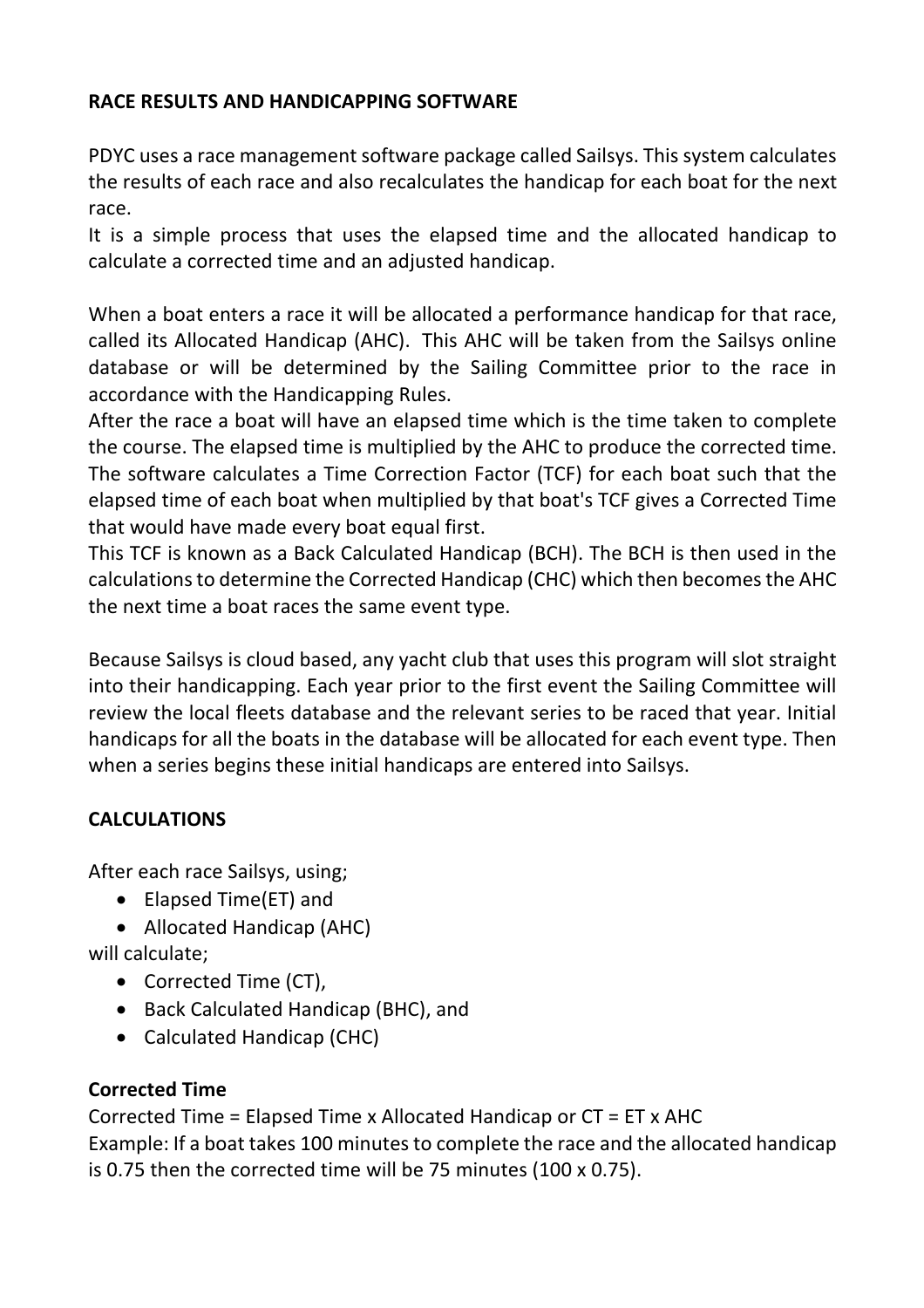#### **Back Calculated Handicap (BCH)**

The Back Calculated Handicap is established by taking the corrected time of a Reference Boat then dividing that by the elapsed time of each boat.

#### Example:

Boat A has an elapsed time of 100 minutes with a handicap of 0.70. Boat B has an elapsed time of 105 minutes with a handicap of 0.72. Boat A is the reference boat and her corrected time is 100 x 0.7 = 70 minutes. The reference time is therefore 70 minutes and to calculate the BCH of Boat B divide 70 by the elapsed time of Boat B,  $70/105 = 0.66$ .

In this example Boat A has a lower handicap than Boat B but crossed the line five minutes in front. This tells us that Boat B needed an AHC of 0.66 to place equal with Boat A on corrected time.

The BCH is the handicap that would have placed all boats equal first in the race. Boats in the top half of the results list will have BCH values above their AHC and boats at the bottom half below their AHC.

The Reference Boat (RB) can be any boat from the fleet but because that boats next handicap will not change as a result of it being the RB it is selected from the boats finishing in a range that will have a BCH closest to their AHC.

That range is a property that can be manually selected in the system. The most widely used percentile is around 45% of the fleet.

#### **Calculated Handicap (CHC)**

This is the handicap for each boat in its next race of this event type.

Sailsys uses the BCH and a set of parameters for calculating the CHC which are manually input by the Sailing Committee based on the PDYC HC Rules. These include but are not limited to:

- A choice of twelve mathematical formulas for the BCH.
- A choice of the quantity of race results used in calculations
- Upper and lower BCH clamps
- Quick adjustment of initial handicaps
- Upper and lower BCH limits
- Maximum and minimum CHC step size

#### **Mathematical Formulas**

The formulas used are methods of averaging a number of BCH's and includes weighted running, exponential, fixed, trend biased etc. The most widely used method and that recommended by Sailsys is the weighted running average.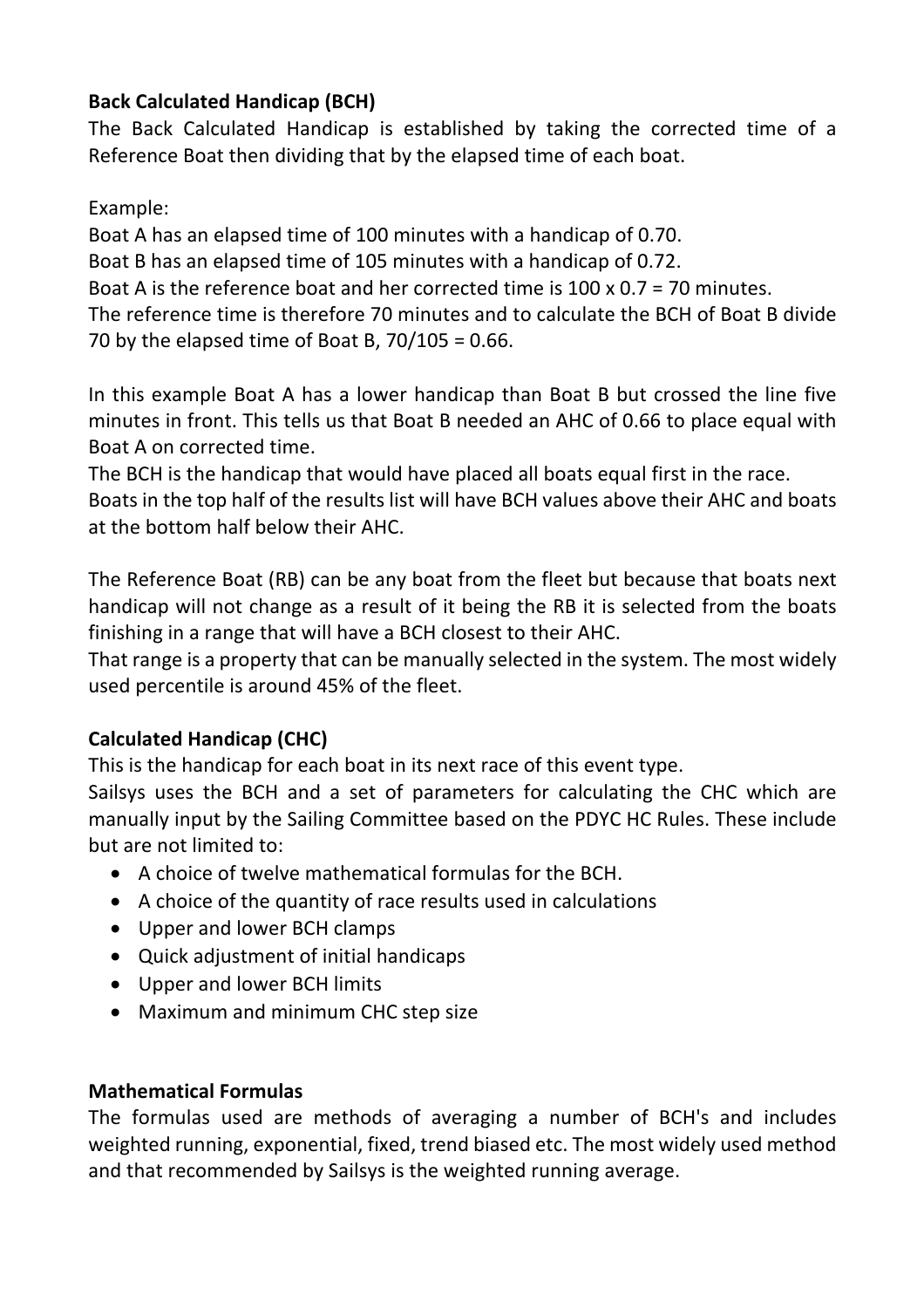#### **Quantity of Race Results**

This is the number of BCH's used to calculate the next handicap. Sailsys recommends four as a greater number will produce a slower reaction and a smaller number can create larger swings.

#### **Upper and Lower Clamps**

Historical data shows that the vast majority of boats stay within a small percentage window of their average performance. It is therefore logical to apply clamps on all BCHs of +/-x% to iron out any one off or unusual variations in performance. The percentage applied is based on the historical evidence of the fleet and is usually in a range less than 5%.

#### **Quick Adjustment of Initial Handicaps**

When a boat races for the first time the handicap allocated to that boat may not reflect the first observed performance. Sailsys has the option to enforce a quicker adjustment to bring the handicap in line with performance. For example if a boat has been allocated a low handicap and wins its first race by a large margin or is allocated a high handicap and comes last by a large margin.

#### **Upper and Lower Limits**

Limits can be set whereby if a boat either outperforms or under performs relative to its AHC the BCH generated by that result can be ignored in calculating the CHC.

#### **Maximum and Minimum Step Size**

The amount by which a handicap goes up or down (the difference between the AHC and the CHC) can be controlled by the step size. By setting maximum and minimum step sizes an above or below average performance will not result in a large adjustment to the handicap that might not reflect the overall performance of that competitor. This can occur when the weather conditions are particularly suited to a certain type of boat. Large adjustments up or down can have an adverse affect on the result of the next race even if that competitor has sailed to the best of their ability.

# **PDYC HANDICAPPING RULES**

#### **1 AUTHORITY**

**1.1** PDYC Sailing Committee is the responsible authority for the issue of all club handicaps.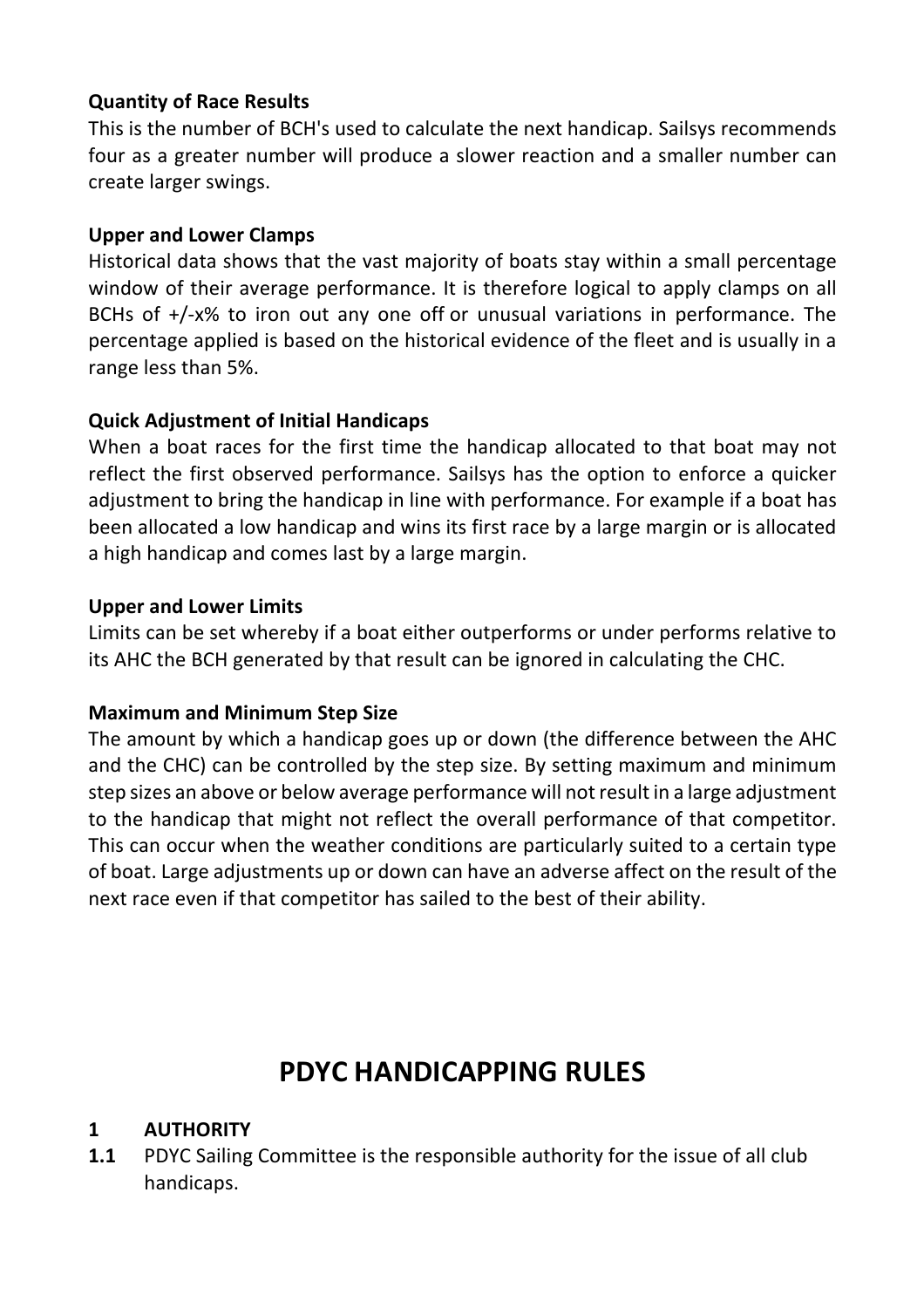#### **2 HANDICAP TYPE**

**2.1** All events organised by PDYC shall use performance based handicaps unless specified otherwise in the notice of race.

#### **3 RACE MANAGEMENT SOFTWARE**

**1.1** Sailsys is used for all events unless specified otherwise in the notice of race.

#### **4 SAILING EVENTS**

#### **4.1 Event Types**

- **4.1.1** PDYC conducts three (3) types of sailing events that each have their own set of handicaps, refer to Club Programme for details of each event type.
	- Port Douglas Race Week
	- Port Douglas championship series
	- Fun Sailing Events

#### **4.2 Port Douglas Race Week**

**4.2.1** Handicaps for PDRW are determined by the Race Officer in conjunction with the Sailing Committee.

#### **4.3 PDYC Club Championship**

- **4.3.1** Handicaps for PDYC Club Championship are used from Sailsys database and can/may be reviewed by the Sailing Committee at any time.
- **4.3.2** Vessels new to PDYC or not yet in the Sailsys database will have an initial handicap created by the sailing committee and will be reviewed after the first seasonal racing
- **4.3.3** Any change of sails, using sails not normally used, change of skipper/crew, recent slippage; The vessel owner/skipper is responsible to report this to the sailing committee so handicaps can be reviewed.

#### **4.4 Fun Sailing Events**

- **4.4.1** Handicaps for the fun sailing events, are determined by PDYC Sailing Committee prior to each event.
- **4.4.2** Handicaps generated by these races will not be used for races the club championship series

#### **4.5 Ladies skippers Events**

- **4.5.1** Handicaps for the fun sailing events, are determined by PDYC Sailing Committee prior to each event.
- **4.4.2** Handicaps generated by these races will not be used for races the club championship series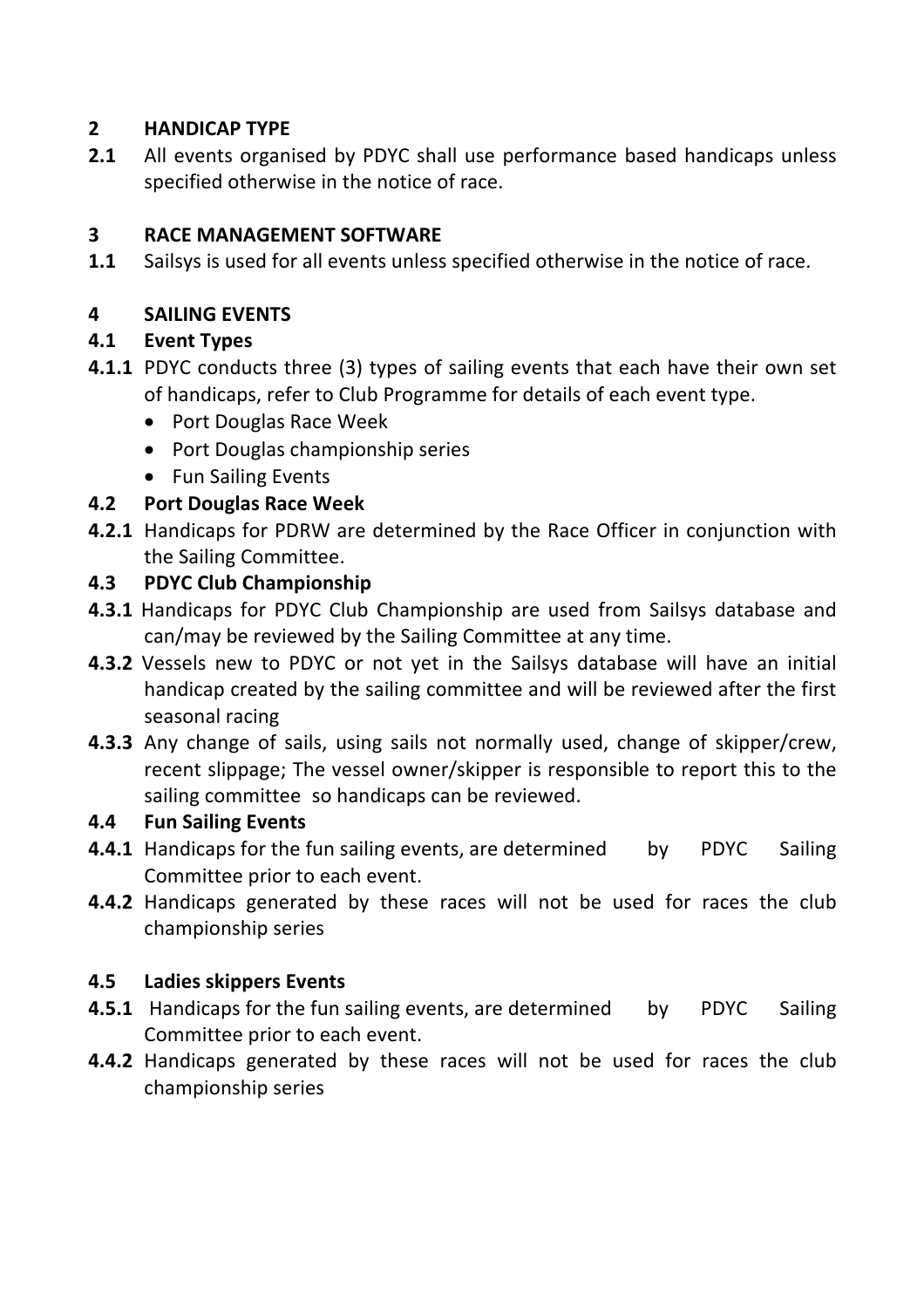#### **5 CONDITIONS FOR THE ISSUE AND MAINTENANCE OF A PDYC HANDICAP**

- **5.1** Each PDYC Handicap is the measure of performance achieved by a boat, skipper and crew combination.
- **5.2** Any substantial change in hull, rig or crew combination, which is likely to change performance, must be notified to the Sailing Committee prior to the race.
- **5.2.1** Substantial change will include but is not limited to:
	- change of helmsman
	- change of regular crew
	- hull or rig changes
	- new or different sails
	- Change in condition of hull
- **5.2.2** Failure to notify of such changes may be considered to be "unfair practice" and may result in protest and subsequent remedial action.
- **5.2.3** Alteration of the AHC of a boat that provides information in accordance with rule 5.2 is at the discretion of the Sailing Committee.

#### **6 ALLOCATED HANDICAP**

#### **6.1 Initial Handicap**

- **6.1.1** At the beginning of the year the Sailing Committee will review handicaps for each boat that might enter a Club Championship event.
- **6.1.2** The initial handicap shall be the Calculated Handicap from the most recent race of the same type in the preceding year using the Sailsys database unless vessel is new to Sailsys.
- **6.1.3** The Sailing Committee may amend the most recent CHC in accordance with provisions of Rule 6.3.
- **6.1.4** A vessel that races in a club championship season that is not included in the Sailsys cloud database shall be allocated an initial handicap by the Sailing Committee in accordance with Rule 6.1.5.
- **6.1.5** The Sailing Committee will allocate an initial handicap to a boat based on the following criteria:
	- a) Design: i) Class Mark or Rating if known
		- ii) Water line length
		- iii) Expected performance
		- iv) Sail inventory
	- b) Boat Known historic performance
	- c) Skipper: Known historic performance
	- d) Crew: Known historic performance
	- e) Event Type: Course to be sailed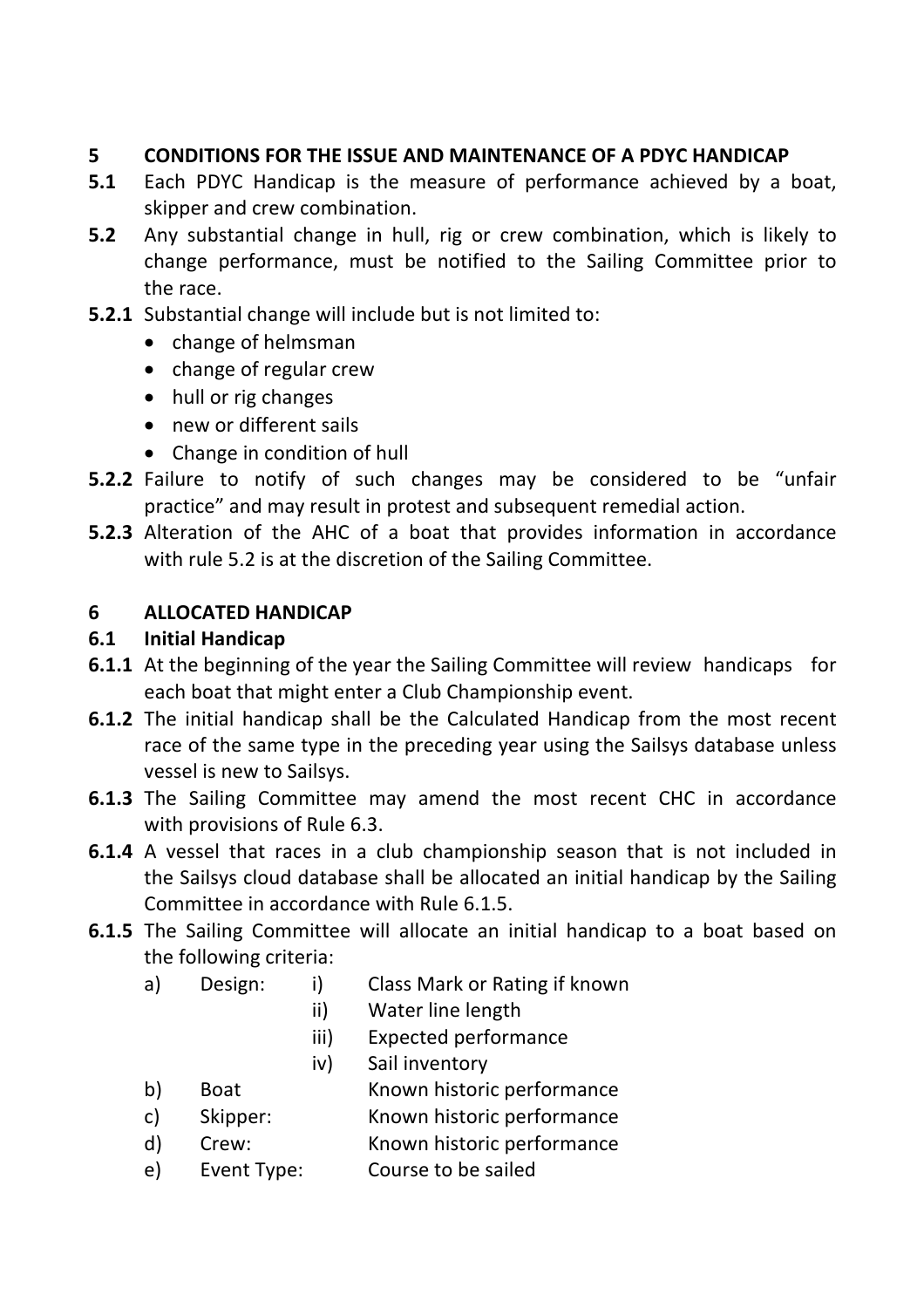f) A boat not previously entered in a PDYC event may be allocated an initial handicap that is likely to prevent that boat from attaining a more favourable score than boats already entered in a series.

# **6.2 Publication of Handicaps**

- **6.2.1** Initial Handicaps will be posted on PDYC Sailsys portal before each race.
- **6.2.2** A yachts next handicap for each event type will be available with the most recent race results of that event type.

# **6.3 Alterations to Handicaps**

- **6.3.1** The Sailing Committee may amend a computer calculated handicap if:
	- a) The initial handicap allocated to a competitor is deemed to be incorrect.
	- b) The computer generated handicap correction is deemed to be insufficient or excessive.
- **6.3.2** The Sailing Committee shall rely on a computer calculated handicap wherever possible and shall only use Rule 6.3.1(b) if absolutely necessary.

# **7 CALCULATION PARAMETERS**

# **7.1 Mathematical Formula**

**7.1.1** The weighted running average handicap system is to be used.

# **7.2 Quick Adjustment of AHC**

**7.2.1** The method to quickly adjust initial handicaps is to be used.

# **7.3 Back Calculated Handicaps (BCH)**

- **7.3.1** Clamps are to be applied to a BCH as follows:
- **7.3.2** Upper Clamp = 4%
- **7.3.3** Lower Clamp = 4%
- **7.3.4** Upper and Lower Limits are to be applied to a BCH as follows:
- **7.3.5** Upper limit = 15%
- **7.3.6** Lower limit = 15%

# **7.4 Calculated Handicap (CHC)**

- **7.4.1** The CHC is the average of the weighted, back calculated handicaps for each of the last four races.
- **7.4.2** The CHC formula is: CHC = (BCH1 + BCH2 + BCH3 + BCH4)/4.
- **7.4.3** Where there is insufficient BCH data the method of calculation is:

Race 1: CHC =  $3/4$  AHC1 +  $1/4$  BCH1:

Race 2: CHC =  $2/4$  AHC1 +  $1/4$  BCH1 +  $1/4$  BCH2

Race 3: CHC =  $1/4$  AHC1 +  $1/4$  BCH1 +  $1/4$  BCH2 + $1/4$  BCH3

- **7.4.4** Step Sizes are to be applied to a CHC as follows:
- **7.4.5** Maximum step size = 6%
- **7.4.6** Minimum step size = 0.01%

# **8 CLASS MARKS AND RATINGS**